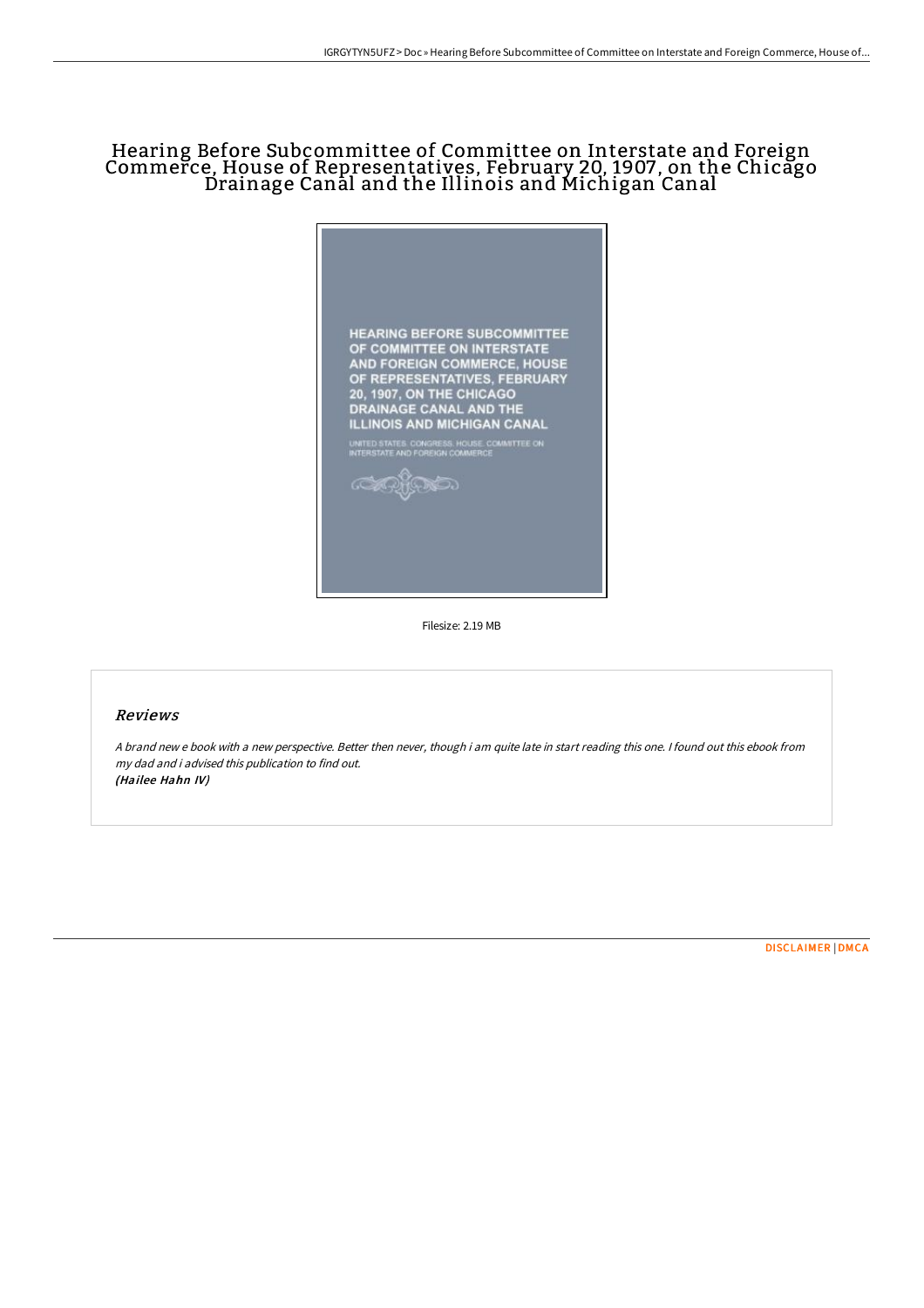### HEARING BEFORE SUBCOMMITTEE OF COMMITTEE ON INTERSTATE AND FOREIGN COMMERCE, HOUSE OF REPRESENTATIVES, FEBRUARY 20, 1907 , ON THE CHICAGO DRAINAGE CANAL AND THE ILLINOIS AND MICHIGAN CANAL



To get Hearing Before Subcommittee of Committee on Interstate and Foreign Commerce, House of Representatives, February 20, 1907, on the Chicago Drainage Canal and the Illinois and Michigan Canal eBook, remember to access the link beneath and save the ebook or get access to other information that are have conjunction with HEARING BEFORE SUBCOMMITTEE OF COMMITTEE ON INTERSTATE AND FOREIGN COMMERCE, HOUSE OF REPRESENTATIVES, FEBRUARY 20, 1907, ON THE CHICAGO DRAINAGE CANAL AND THE ILLINOIS AND MICHIGAN CANAL ebook.

Rarebooksclub.com, United States, 2013. Paperback. Book Condition: New. 246 x 189 mm. Language: English . Brand New Book \*\*\*\*\* Print on Demand \*\*\*\*\*.This historic book may have numerous typos and missing text. Purchasers can usually download a free scanned copy of the original book (without typos) from the publisher. Not indexed. Not illustrated. 1907 edition. Excerpt: .they wanted put in was that we should guarantee them access to the drainage canal. We could not do that. Mr. STEvENs. Is there any right of way of any railroad now on these reserved lands? Mr. MCCORMICK. Not to my knowledge. There are three railroads from Chicago to Joliet. Mr. STEvENs. Not on these lands? Mr. MoCoRMICK. Not on the public lands. Now, as to the value of this right of way. It is something that nobody can do more than guess at. The sanitary district bought 70,000 acres of right of way at a cost of about \$3,000,000. According to Major Riche s figures the right of way of the Illinois and Michigan Canal is approximately 1,000 acres, and l take it should figure a strip through the even portions as well as through the odd, so that it would be considerably under 1,000 acres. If the same value is to hold true for that 1,000 acres as for the 70,000 acres, that would be about \$300 or \$400 an acre. But the value will not be as great. as you know. When yo u condemn property you buy the property at its greatest value for any purpose; so that the district had to pay the high value for that land. The Illinois and Michigan Canal land would not have had any value for farm land. It would not have been valuable for anything but a right of way. The value of...

盾 Read Hearing Before Subcommittee of Committee on Interstate and Foreign Commerce, House of [Representatives,](http://digilib.live/hearing-before-subcommittee-of-committee-on-inte.html) February 20, 1907, on the Chicago Drainage Canal and the Illinois and Michigan Canal Online Download PDF Hearing Before Subcommittee of Committee on Interstate and Foreign Commerce, House of [Representatives,](http://digilib.live/hearing-before-subcommittee-of-committee-on-inte.html) February 20, 1907, on the Chicago Drainage Canal and the Illinois and Michigan Canal